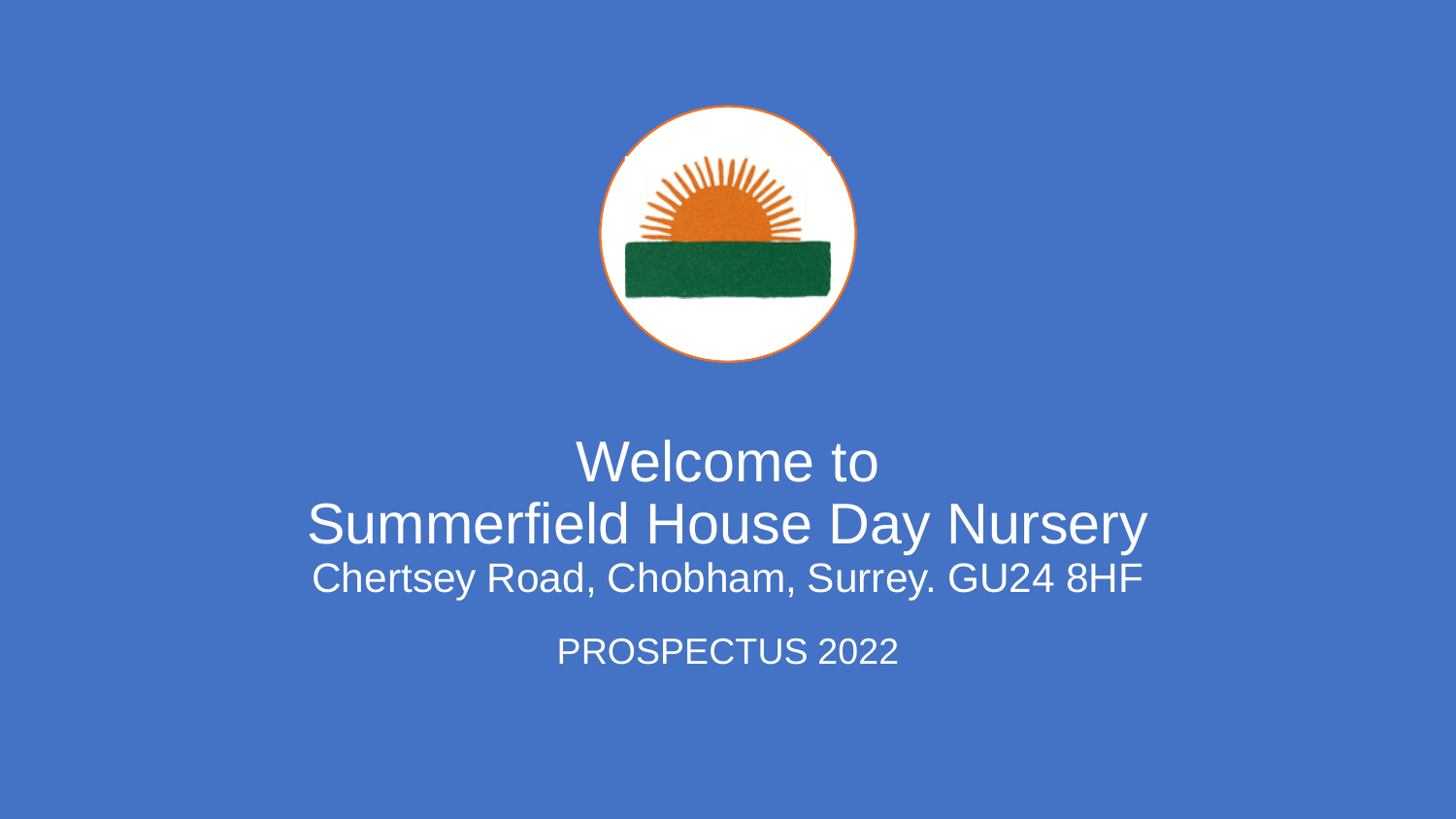### **Where are we**

- Summerfield House Day Nursery is situated in rural surroundings in a large fully air-conditioned country house on the A319 just a mile outside Chobham village and is surrounded by farmland. It has a large lawned garden and an Astro turfed area where there is a variety of climbing and balancing equipment to encourage physical development. In addition to this, each unit boasts their own play area with a safety sponge floor.
- Adjoining the Nursery is a small farm where children can see various animals including chickens, ducks, pigs and goats. There are also horses in the field beside the farm. We would like to emphasise that the animals are kept in secure enclosures!
- The children have planted fruit and vegetables in their own allotment and enjoy maintaining these throughout the nursery week. This has been an enormous success and enhances learning within 'understanding the world'.
- You are most welcome to visit the nursery and to meet our Principal and Staff. Please telephone us on 01276 856556 for an appointment.

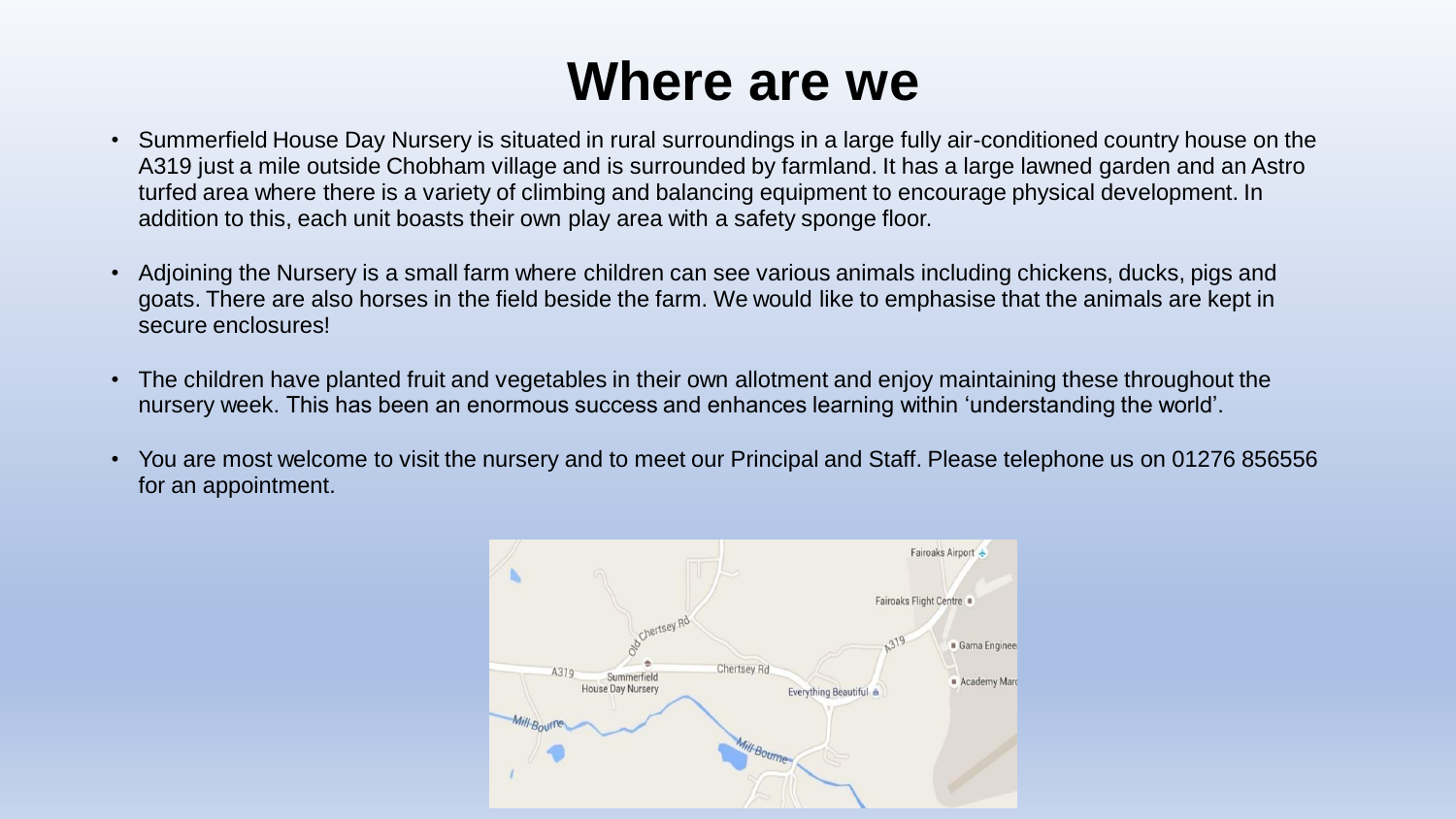## **All about us**

With 5 children and a full-time career, Adele Doran, the Nursery's founder, knows from personal experience the importance of finding the very best childcare. She also knows how difficult this can be. The traditional nanny is expensive and hard to come by. Workplace nurseries are few and far between and not always ideal.

At Summerfield House, we accept children aged between 3 months to 5 years. We aim to tap the enormous potential of children who are ready to mix with others yet still need the security of a homely and caring atmosphere. This provides the kind of personal attention which enables children to learn, laugh and play, knowing themselves to be in safe hands.

Our curriculum is broad. It includes collage, water and sand play, music and drama, painting, pre-reading, number work and handwriting which are all introduced at the appropriate stage for each child. Our staff keep records on each child's progress and parental involvement is welcome at all stages. Parents may visit whenever they wish to discuss their child's progress. All of the Nursery's policies are contained within our compliance manual which is available for parents to see at any time.

Summerfield House opened in 1991 and has space to accommodate children in small groups. We are open 51 weeks of the year, from 8.00 a.m. to 6.00 p.m. Monday to Friday. Although essentially offering full-time places, some part-time places are available which are full days and on an all year round basis.

Summerfield House Day Nursery is inspected by OFSTED and a copy of our latest inspection can be found both on our website [www.summerfielddaynursery.co.uk a](http://www.summerfielddaynursery.co.uk/)nd the Ofsted website. Please see a paragraph from a previous report overleaf.

We are very proud to have completed the Surrey Early Years Quality Assurance Scheme – we were one of the first settings in Surrey to have completed the Scheme. We are delighted to have passed all the following modules – Being Healthy, Staying Safe, Enjoying & Achieving, Making a Positive Contribution and Organisation. We continue to evaluate our daily practise and make improvements.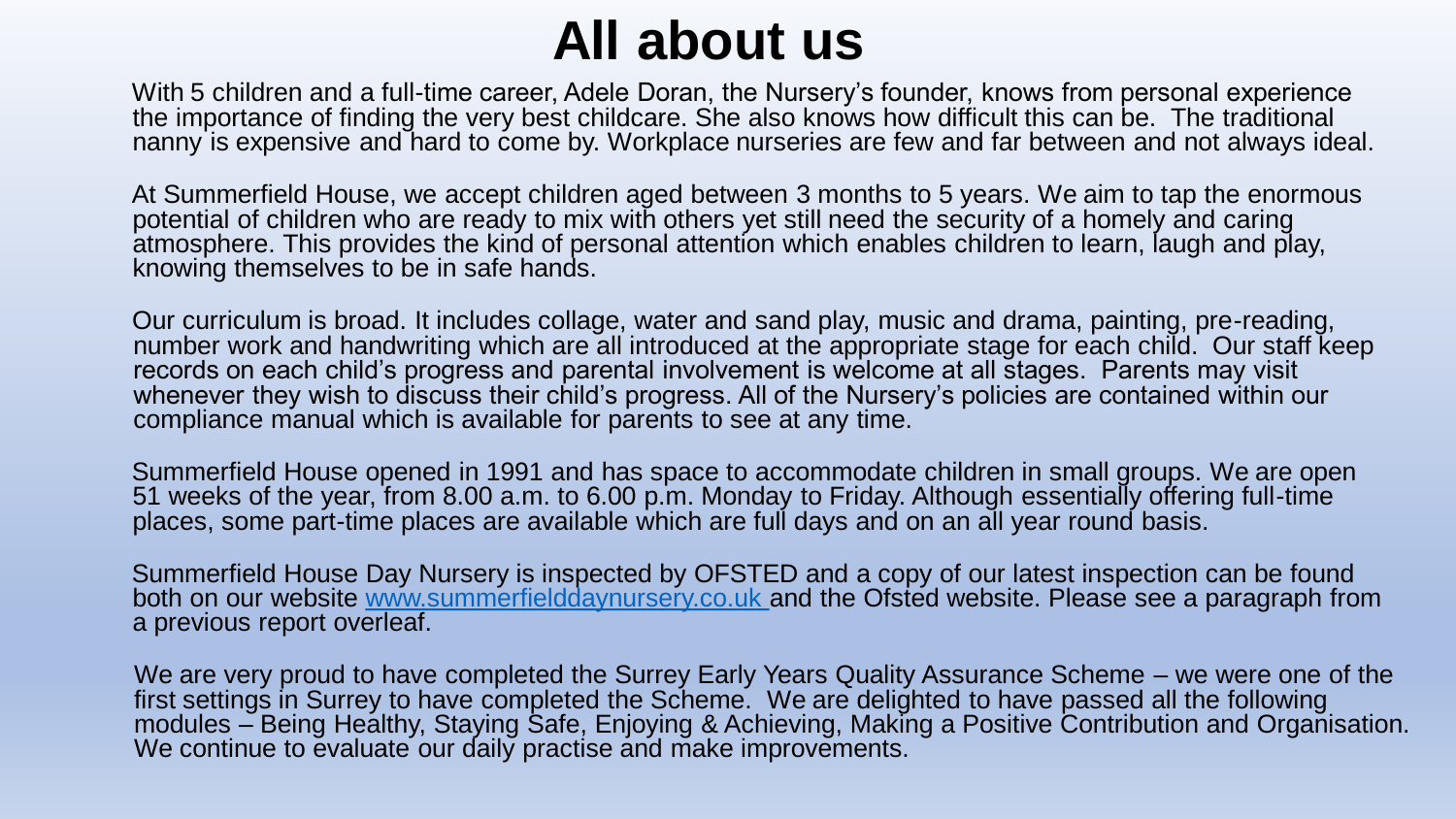# **Ofsted Inspection January 2022**

- Summerfield House are delighted to announce that they received a GOOD inspection judgment under the new inspection framework. To review the report, please visit the Ofsted website at [www.ofsted.gov.uk](http://www.ofsted.gov.uk/) click on the Inspection reports and enter 'Summerfield House Day Nursery' in the quick search box on the right hand side of the web page.
- "Staff warmly welcome children into the nursery. They plan activities that capture the children's interest and imagination. The nursery provides a wide range of suitably challenging activities that help the children to build on what they know and can do. Children enjoy time outdoors, planting seeds and growing vegetables in their allotment. Children excitedly collect eggs and learn about the animals on the on-site farm. Children feel safe to confidently explore and make choices about what they want to do. They show good levels of engagement and are supported with turn taking. Children are rewarded for their achievements and are well prepared for their transition to school. Children's communication and language are supported through meaningful interactions. New vocabulary is introduced through engaging books, stories and songs."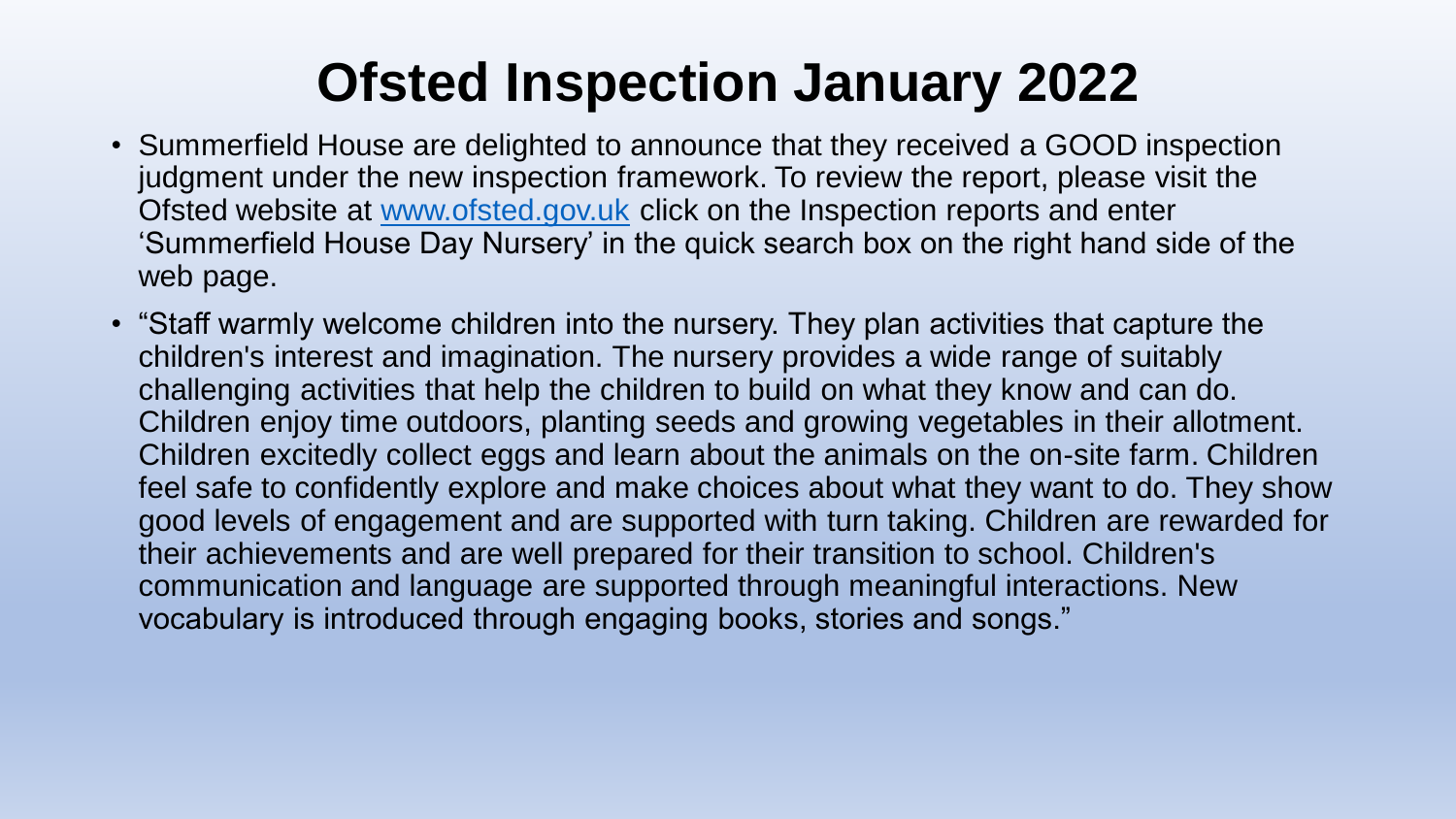### **Babies and Toddlers**

- Our babies and toddlers spend their time in the main house, moving through the playrooms, conservatory, dining room, bedroom, changing room and playing in the garden as they would at home.
- Each child has a daily report which will contain details of their day so that parents have full knowledge of the sleeping, feeding and changing routines their child has followed each day.
- Although food is provided for children of all ages and stages, we ask that breast, formula or replacement milk is provided.
- Please provide a changing bag with adequate supplies of nappies, spare clothing (clearly named) and anything for the weather – sunhats and sun cream for the sunny days and wellington boots, waterproofs, hat, gloves and a warm coat for the colder days.
- Children are stimulated with a variety of tactile sensory art and craft activities, music, bright and colourful toys and different sounds. They have plenty of opportunity to play outside.
- Every effort is made during the day to make sure that every individual child has fun, is well cared for, stimulated and entertained. All aspects of development is encouraged throughout the day and recorded inline with the EYFS.
- Digital photos are taken (with parental permission see Terms and conditions, Clause 14) for you to treasure. A scràp book of developmental evidence is maintained by the key person assigned to each child.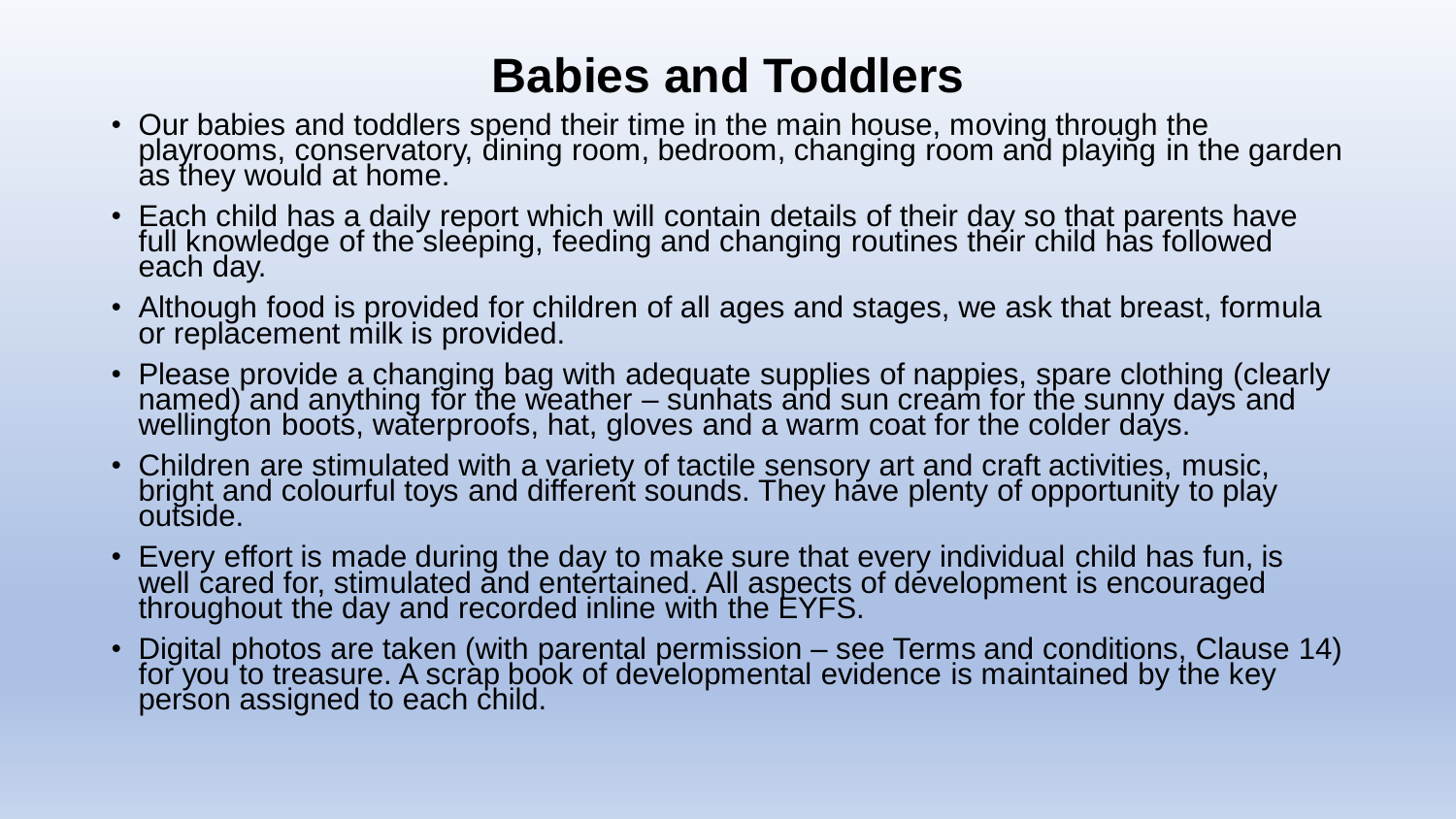## **The Farm House and Garden House**

- Children generally move to the Farm House when they are 21 months and then to the Garden House when they are 2 and a half years old.
- A typical day will include songs and rhymes, stories, puzzles, mark making activities, outside play with the nurseries large garden including visits to the farm and allotment area.
- In addition to this, a large variety of arts and crafts are provided throughout the day, including painting, colouring, stencilling, playdough, water and sand, cornflour play and tracing.
- As well as music being implemented by our staff team, once a week we are very fortunate to have an external music teacher carry out a music lesson which provides high quality musical activities and songs to benefit important skills, including language concepts.
- The nursery provides breakfast, a hot meal at lunch time as well as a substantial tea. During mealtimes, we endeavour to instil good general table manners.
- We work closely with parents in matters such as toilet training and offer an extremely supportive programme to promote this process.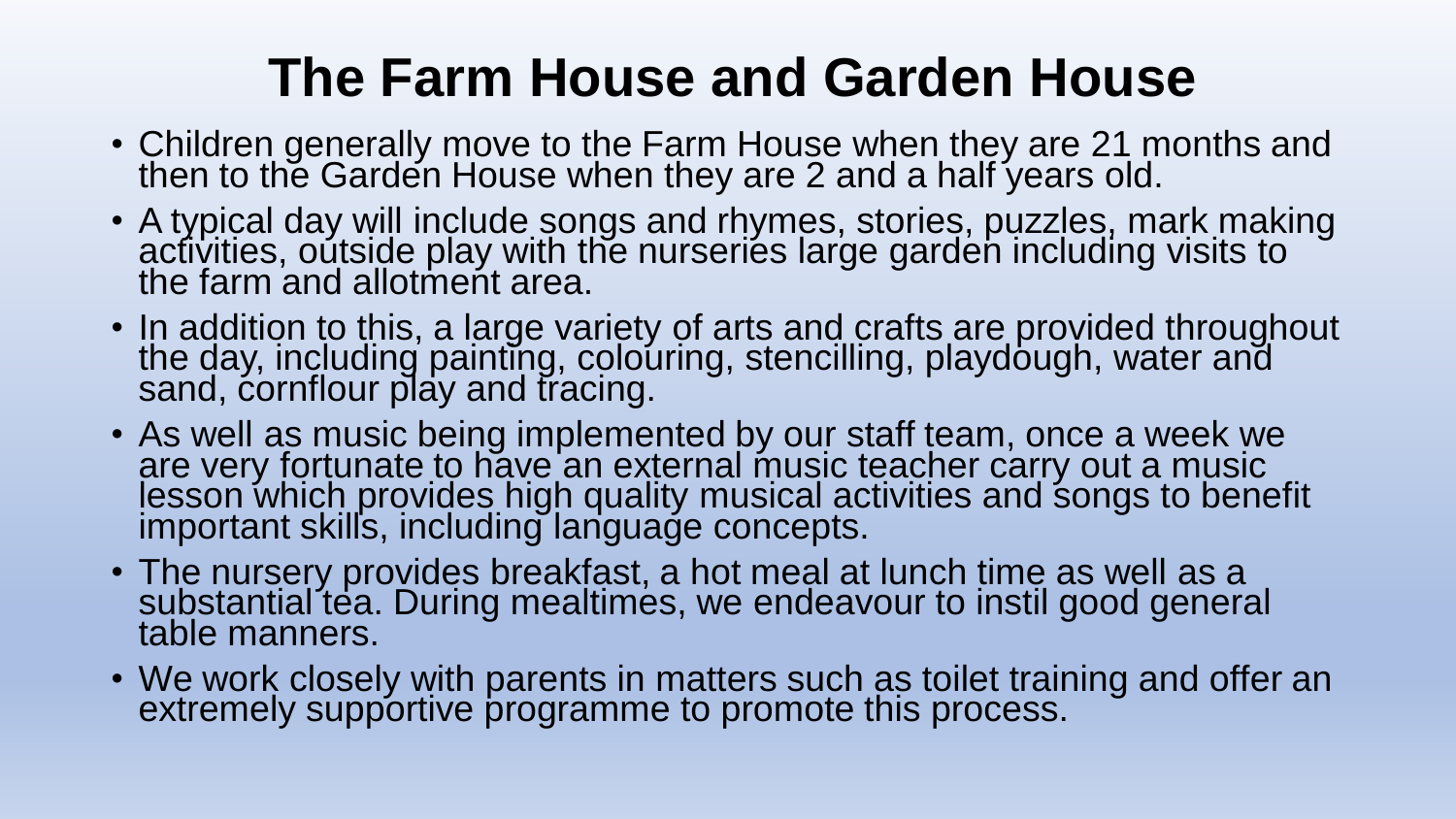# **Little Pre-school and Big Pre-school**

• Our policy at Summerfield House is to encourage children to learn through structured and planned play.

- We aim to create a caring and stimulating environment which is inviting and where children enjoy coming to.
- There is an emphasis placed on Personal, Social and Emotional Development and we encourage children to become happy, confident and independent learners.
- We recognise that children are active learners and provide them with a 'hands on' approach to learning.
- Our Pre-school's are set up so children have access to a large range of resources and are encouraged to select their own resources.
- We provide a child centred curriculum which is guided by the children's interests and ideas. They are supported, encouraged and guided by qualified and very experienced staff who engage in their play and provide challenges for the more and less abled child.
- Children's interests inform our planning; this is a healthy balance between adult initiated activities and a child led format. Adults encourage early reading skills, the sound of the week and topic based activities to extend learning.
- Equal importance is given to the outside learning environment and we have developed our outside areas to enhance learning (duck garden, vegetable garden outside enclosed area, large garden). We have an open door policy and children are free to move around pre-school at their own pace.
- We aim to provide a wealth of activities that are fun and enticing and we believe it is the process and not the end product that is important.
- We record children's progress and achievements through Child Profile Records. This will incorporate assessments, samples of work, written observations and photographs. Parents are encouraged to contribute to this special and personal record and they are able look at it at any time. We always value parental contributions and believe in creating and maintaining a strong parental partnership at all times.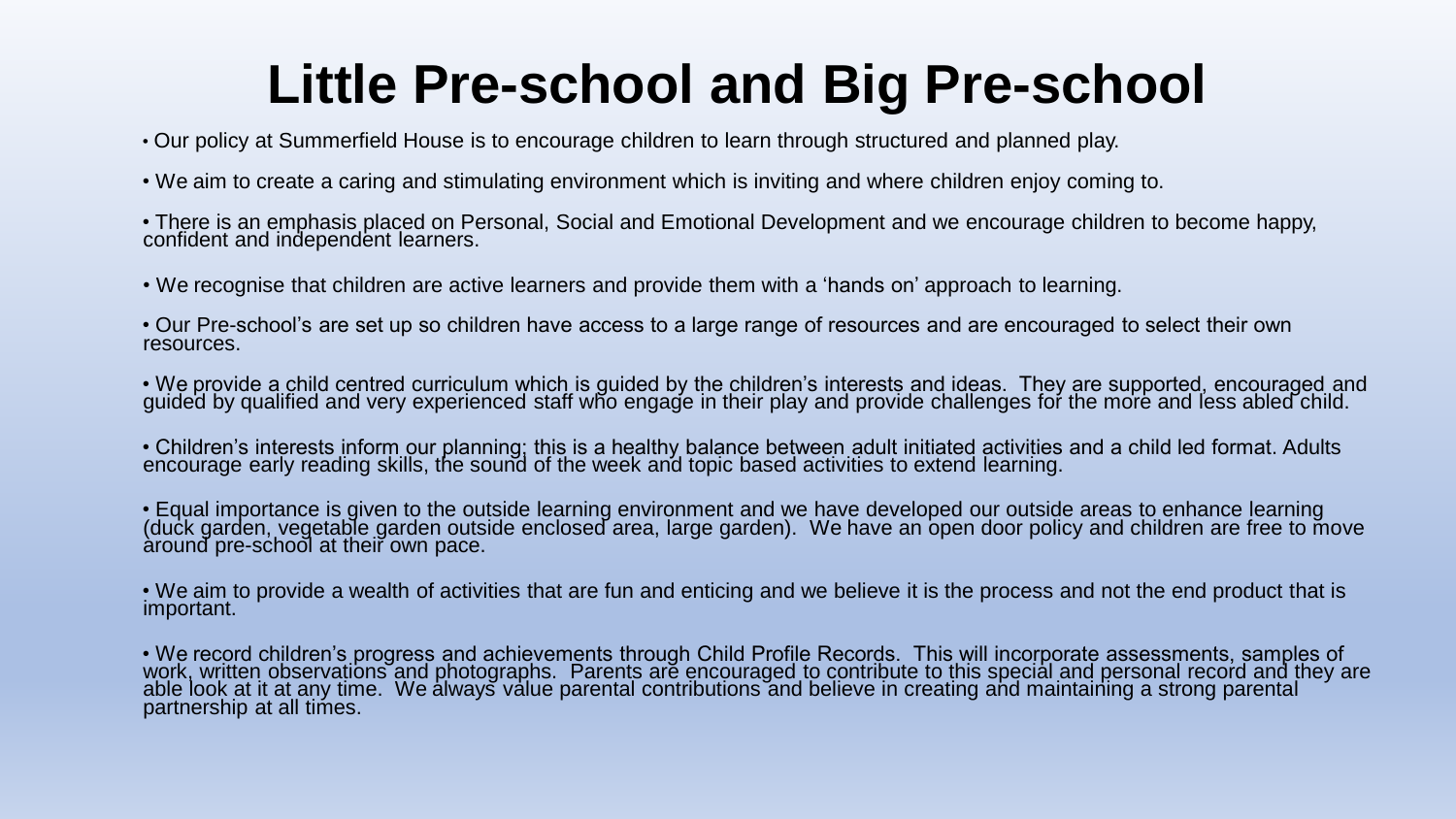### **Routine for Pre-school**

8-8.45– Arrival, wash hands and breakfast and free play.

8.45-9– Tidy up time.

9-9.30– Circle time, news time and school readiness program.

9.30-9.45– Wake and Shake exercise routine.

9.45-10-30– Activities inside and outside in the little garden, child's choice, and free flow outside and inside.

10.30-11– Garden time.

11-11.30– Water break and Ring and circle games.

11.30-12– Stories, singing and acting. Wash hands and get ready for lunch.

12-12.30-Lunch.

12.30-1.30– Garden time.

1.30-3.00- Activities inside and outside in the little garden, child's choice, and free flow outside and inside.

3-3.30– Garden time.

3.30-4.15- Activities inside and outside in the little garden, child's choice, and free flow outside and inside.

4.15-4.30– Wash hands and prepare for teatime.

4.30-5-Tea.

5-6-Collection time.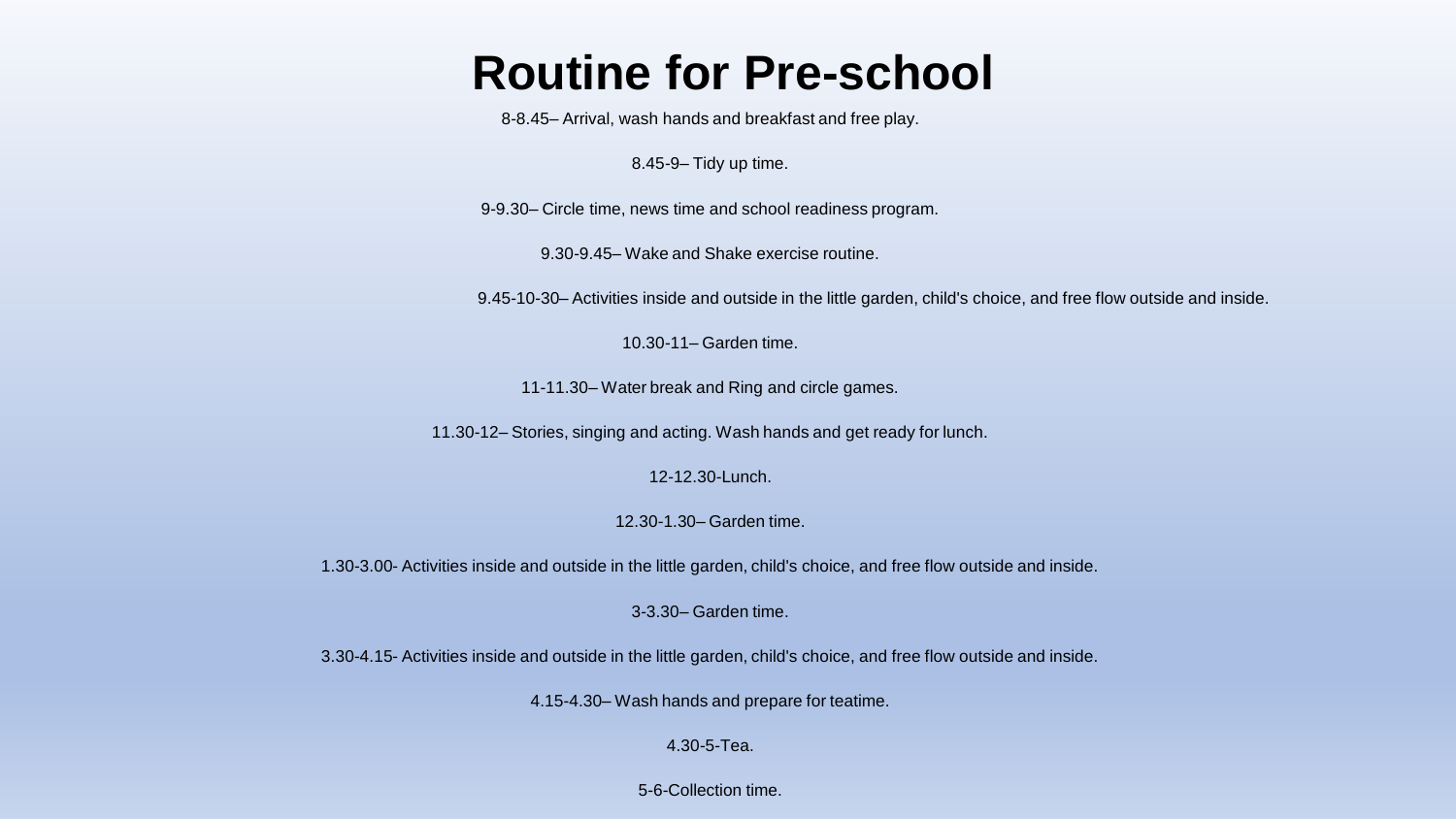### **Fees from April 2022 (Full day care from 08:00-18:00)**

| <b>UNDER 2s</b>       | <b>5 DAYS</b> | <b>4 DAYS</b> | <b>3 DAYS</b> | 2 DAYS  | 1 DAY   |
|-----------------------|---------------|---------------|---------------|---------|---------|
| Daily Fee             | £73.00        | £75.00        | £76.00        | £77.00  | £80.00  |
| Monthly Fees (Note 6) | £1,581.00     | £1,300.00     | £988.00       | £667.00 | £346.00 |
| <b>OVER 2s</b>        | <b>5 DAYS</b> | <b>4 DAYS</b> | <b>3 DAYS</b> | 2 DAYS  | 1 DAY   |
|                       |               |               |               |         |         |
| Daily Fee             | £71.00        | £73.00        | £74.00        | £75.00  | £78.00  |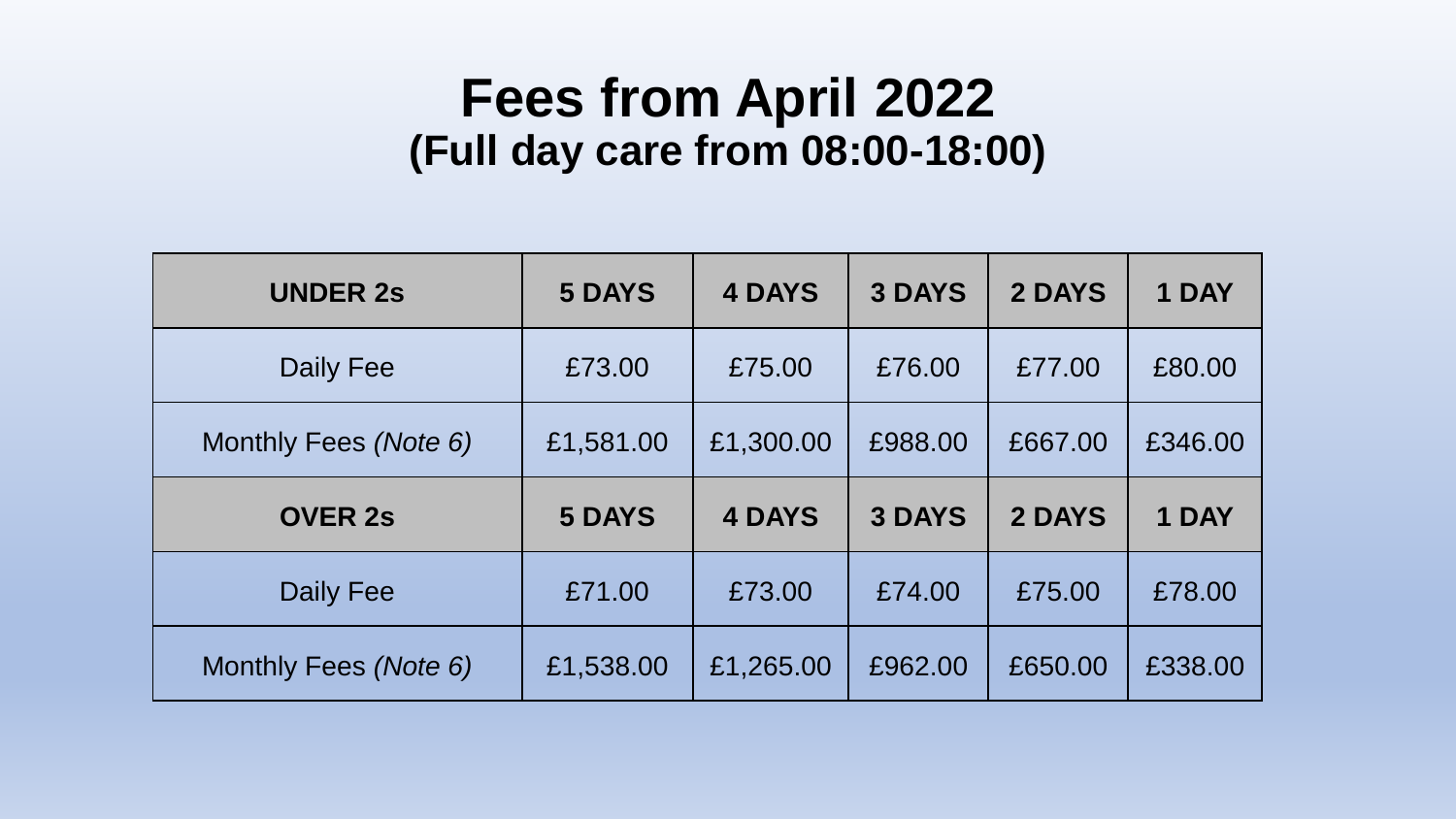### **Notes on Fees**

- 1. There is a one off initial £100.00 registration fee to accompany the application form and T's & C's.
- 2. A deposit of one months fees is held by the nursery and returned when three months notice is given in writing.
- 3. Payment is due in advance and is payable on or before the first of each month.
- 4. A bank type interest surcharge of £15 is made if the fee is paid a week late and another £15 is charged for every additional week late. Such surcharge(s) will be added to next month's invoice. Please note that this is not applicable to employer's childcare vouchers, which we understand have to go through several hands before they reach us. However, it does apply to the cash element of the fee payment.
- 5. Once a place has been offered and accepted, payment of the deposit, being one month's fees, should be made to secure a place. Please note, the deposit is separate to the first months fees.
- 6. If a place is cancelled, then three months' notice must be given or three months' money will be charged
- 7. The fees are subject to change with a minimum of one month's notice
- 8. Fees are calculated on an annual basis and divided into 12 equal months, where each month's fee is the same (including those months that have a Bank Holiday and December). The Nursery is closed from Christmas Day to 2nd January. Please remember that staff, our biggest cost, are paid annual salaries. This also means that there is no reduction in fees where a child is absent due to sickness, holiday, etc.
- 9. The Nursery accepts most childcare vouchers
- 10. We are registered to receive tax free childcare methods of payment.
- 11. An earlier start from 7:30 am can be arranged with prior notice requested to the Principal for an additional cost.
- 12. Failure to collect your child before 6pm will incur additional charges.
- 13. FEE funding, both Universal and Extended Entitlement is accepted at Summerfield House with a maximum of 6 hours per day. Summerfield House is an independent private Day Nursery which charges 'additional services' payable after Surrey County Council funding is taken into account. Our day is longer than the funding pays for so this is therefore payable by the parents. Summerfield House will invoice a cost for 'additional services' and detail how many hours of funding the [child is accessing. For further information about FEE funding, please follow this link https://www.surreycc.gov.uk/people-and-community/family-information](https://www.surreycc.gov.uk/people-and-community/family-information-service/choosing-childcare-for-children-and-young-people/paying-for-childcare/30-hours-free-childcare-for-working-parents)service/choosingchildcare-for-children-and-young-people/paying-for-childcare/30-hours-free-childcare-for-working-parents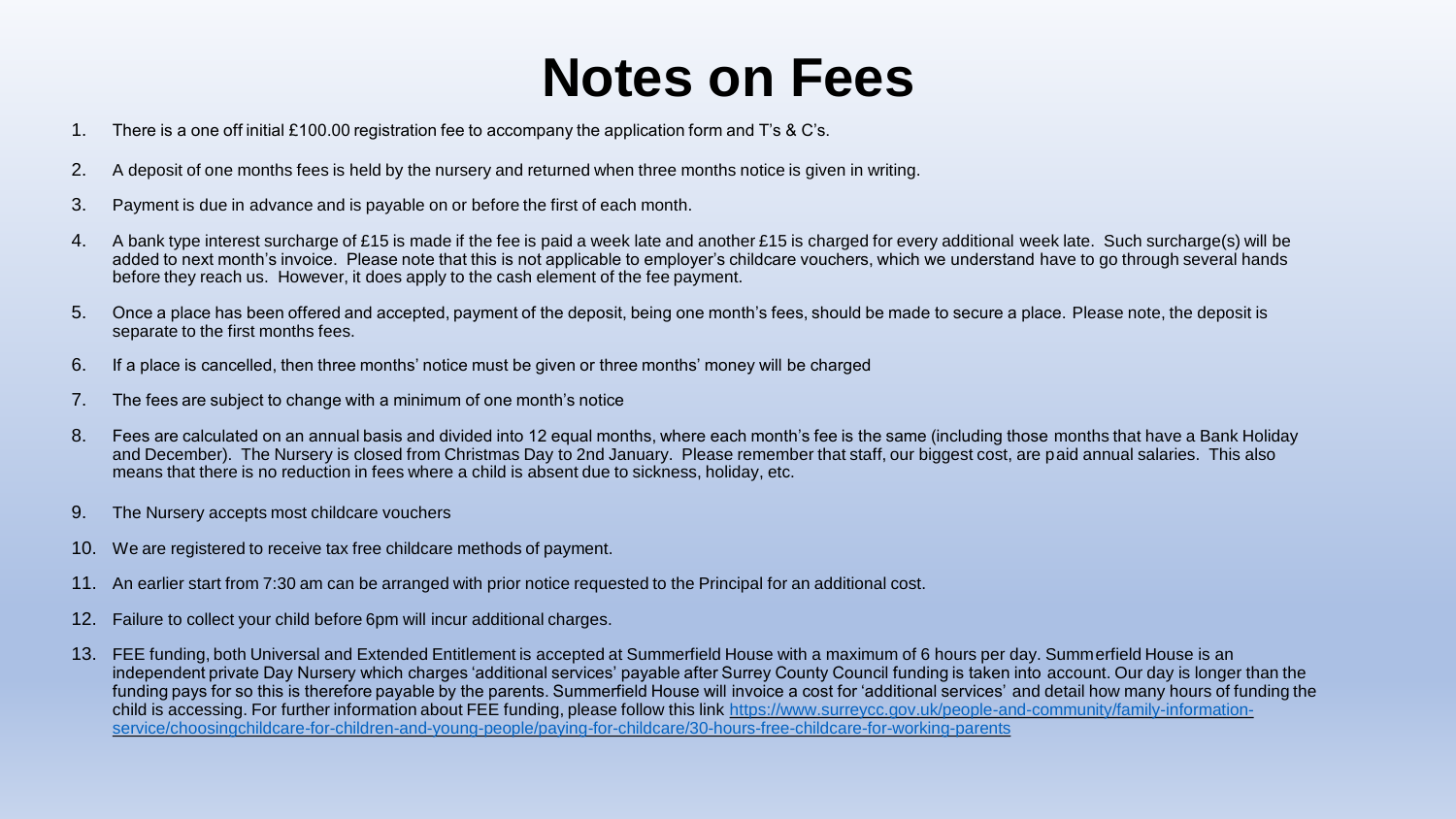## **Sample Menu**

| Monday    | Breakfast: A selection of cereals<br>Lunch: Turkey & vegetable casserole with country style oven baked diced potatoes<br>Plum, apricot and watermelon cocktail<br>High Tea: Homemade baked beans with buttered baguette and carrot sticks<br>Yeo Valley Organic fruit yoghurt<br>Cheese cubs and fresh chopped fruit |
|-----------|----------------------------------------------------------------------------------------------------------------------------------------------------------------------------------------------------------------------------------------------------------------------------------------------------------------------|
| Tuesday   | Breakfast: A selection of cereals<br>Lunch: Beef Bolognese with pasta twirls<br>Vanilla sponge with chilled custard<br>High Tea: Fill your own tortilla with grated cheese and salad<br>Apple and cinnamon whirl<br>Cheese cubes and fresh chopped fruit                                                             |
| Wednesday | Breakfast: A selection of cereals<br>Lunch: Boned and rolled port breast, roast potatoes and farm house vegetables<br>Individual ice cream pots<br>High Tea: Tomato and basil linguine<br>Lemon & yoghurt loaf<br>Cheese cubes and fresh chopped fruit                                                               |
| Thursday  | Breakfast: A selection of cereals<br>Lunch: Chicken and vegetable kebabs with pitta pockets and basmati rice<br>Fresh raspberry mousse<br>High Tea: Tuna and philly sandwiches with cucumber batons<br>Banana oat cookie<br>Cheese cubes and fresh chopped fruit                                                     |
| Friday    | Breakfast: A selection of cereals<br>Lunch: Cod loin and broccoli in a 3 cheese sauce with baked potato<br>Melon and peach cocktail<br>High Tea: Beef and bean chilli with brown rice, lettuce and cucumber.<br>Banana and chocolate treat<br>Cheese cubes and fresh chopped fruit                                   |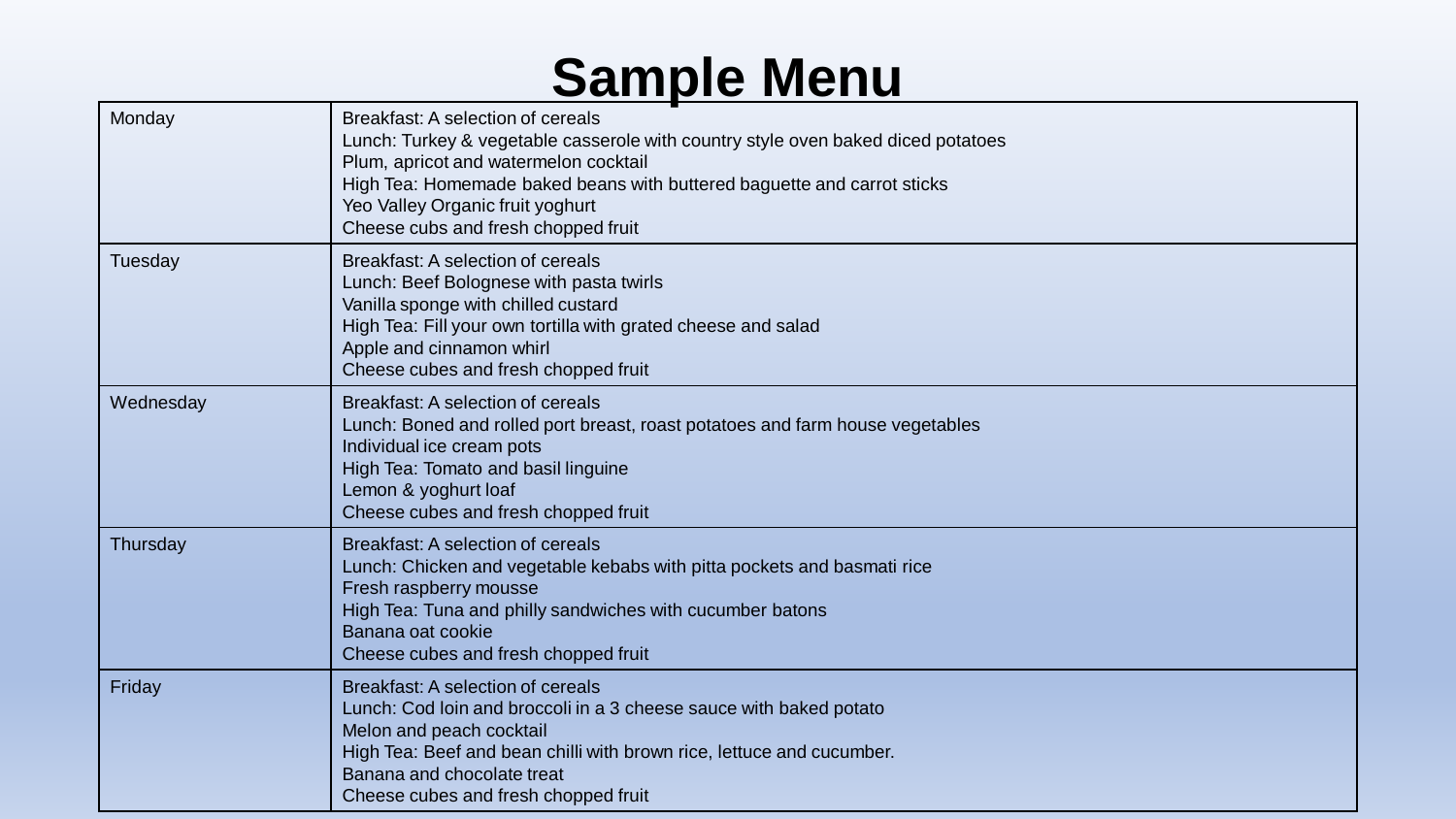# **Admissions policy**

- Our aim is to ensure that all of our community has access to the setting through open, fair and clearly communicated procedures. This will be carried out in the following way.
- We accept children from 3 months to 5 years old and they can attend for any number of days ranging from 1 day to 5 days per week.
- Bookings are generally made following a visit to the nursery and after receiving a prospectus. Once an application form has been completed and returned along with £100.00 registration fee, then your child's name will be placed on the waiting list. The days required, the child's age and availability are matched before an agreement is made.
- We act on a first come, first served basis and make allocations according to staff ratio's and the age of the child.
- The nursery is advertised in directories such as the yellow pages, the phone book, the local church magazine, the family grapevine magazine as well as with the Early Years website and the local council. Please visit our website. [www.summerfielddaynursery.com](http://www.summerfielddaynursery.com/)
- Information is available in a written format through our prospectus and the website, we can also provide you with verbal communication either over the phone or by visiting the nursery.
- In the event of organising a waiting list, we will place children on there on a first come, first served basis and any advanced bookings will be placed when requested, for example if an existing family are expecting another child and the parents request the sibling to be added to the list whilst they are still pregnant for a guaranteed place.
- Once the place has been confirmed in writing and a start date has been decided, we will liaise with the parents to arrange mutually convenient pre-start visits. These visits allow parents time to ask questions and time to get to get to know the staff who will be directly looking after their child. Entry questionnaires, forms and welcome booklets are given to parents at this point. Discussions will take place at these visits about
- Who will be collecting and dropping off their child. Our password procedure will be discussed should they wish anyone new to collect the child. This is also on the questionnaire.
- Our policies and procedures.
- Our complaints procedure is made available to all and we have OfSTED posters displayed which directs parents should they have a complaint. We also welcome comments either verbally or in writing should parents wish to communicate in this way. Email contact is also discussed and regular contact is encouraged.
- Information about each child is kept in a locked filing cabinet in the office, this information consists of ~ application form, signed terms & conditions, entry forms, incident / accident forms. Parents are also reminded regularly to keep information up to date.
- If financially viable we will keep 'an emergency place' available for an emergency admission however consideration to numbers and ratios will be made if this situation arose.
- Our nursery is made available to all carers and relations and we ensure to make them all feel welcome. We will share relevant information with all who we have permission to do so.
- This will be done without prejudice and all individuals will be treated equally regardless of gender, special educational needs, disabilities, background, religion, ethnicity or competence in spoken English.
- Every effort will be made to accommodate children with or without disabilities to take part in the daily practices within the setting. We will adapt to any additional needs as required should it be viable for us to do so.
- To avoid any accidental discrimination taking place, all applications are considered equally regardless of any situation.
- Our equal opportunities policy is made widely known by giving all staff a copy on their induction and offering it to parents through our policy folder.
- Opening times are discussed with every family on an individual basis when they visit the nursery to ensure convenience for the family needs and ease to their day and also to avoid excluding anyone.
- We aim to be as flexible as possible with attendance patterns however, financial commitments, continuity and regularity for the child and staff are also taken into consideration.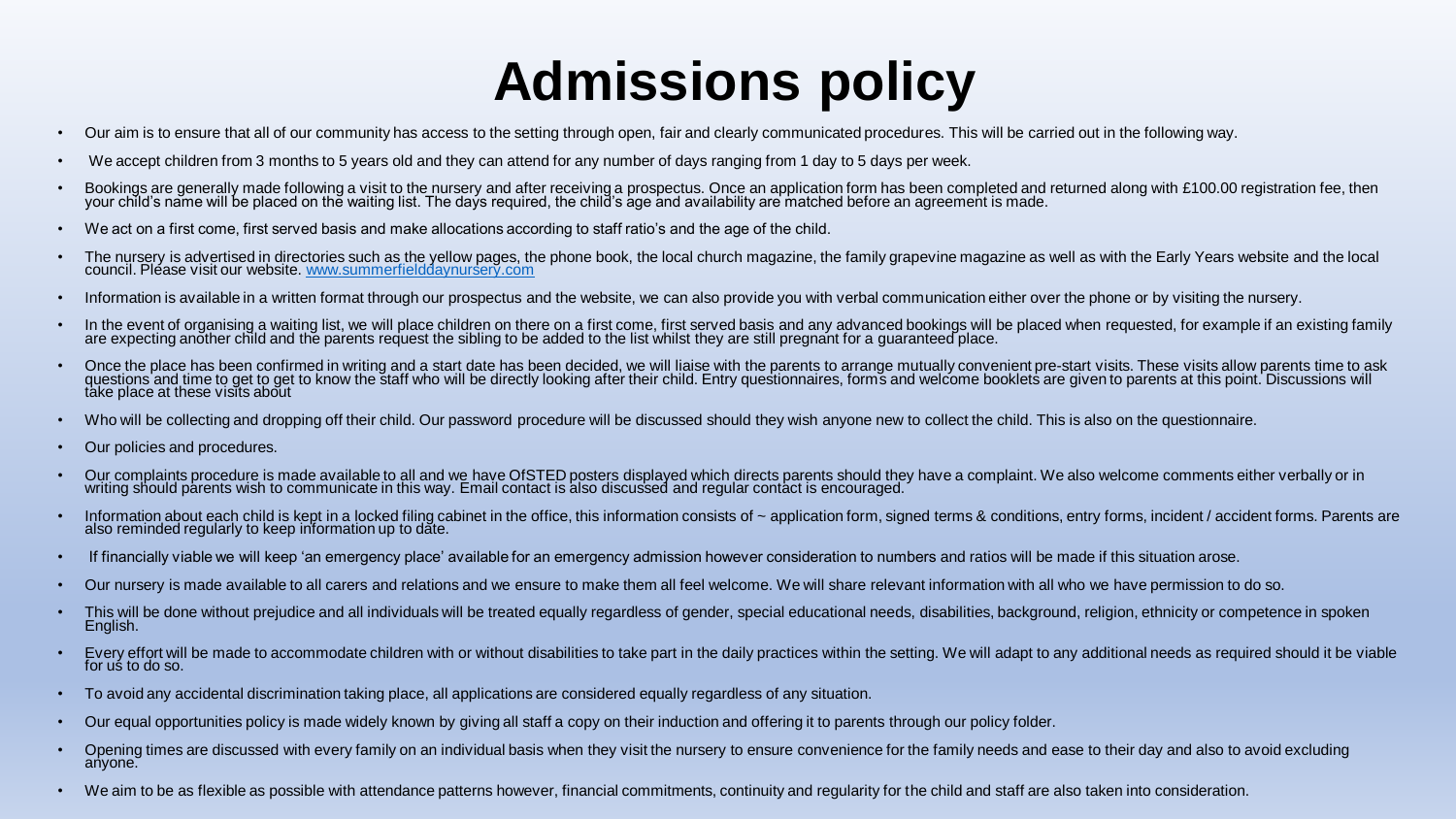### **Terms and Conditions**

#### **1. IN THESE TERMS AND CONDITIONS**

"The Nursery" is Summerfield House Day Nursery Ltd., Chertsey Road, Chobham, Surrey GU24 8HF

"The Parents" are the Parent(s) or Guardian(s) responsible for any child attending the Nursery

"A Place" is the reserving and keeping open a position for your child to attend the Nursery.

#### **2. ADMISSION**

The Application Form should be filled in and returned with a non-refundable registration fee of £100.00 if you wish your child to join the waiting list. Priority is given to children who require fulltime day care. However, if you require a part-time place (minimum one day a week) your child can join a separate waiting list.

Please note that should you wish to move the start date to a later date, the Nursery will charge you 50% of the fees that would have been incurred from the original stated place date up until the actual place date if this is within one month of the planned start date.

#### **3. DEPOSIT**

The deposit is one month's fees, to be paid upon acceptance of an offer of a place at the Nursery. Should parents decide not to take up the place, three months' notice will be required, otherwise we regret that the deposit will be non-refundable.

#### **4. FEES**

Fees must be paid monthly in advance on or before the first day of each month. Interest will be charged at 0.5% per week on any overdue fees. A deposit should be paid by via bank transfer 28 days prior to the admission of the child to the Nursery. The deposit will be refunded to the payer once the child has left, but any outstanding fees or costs shall be deducted.

Should you wish to leave your child at the Nursery before 8.00 a.m. or after 6.00 p.m. an extra "out of hours" fee will apply but you must seek prior arrangement from the Nursery.

#### **5. ATTENDANCE**

If your child is unable to attend, please notify the Nursery by telephone by 9.00 a.m., otherwise children will be expected to attend for their allocated days. The Nursery regrets that refunds cannot be arranged in the case of absence. The Nursery reserves the right at any time to refuse admission to and/or send home any child if it considers such action to be necessary in the best interests of the Nursery and for the other children.

#### **6. TERMINATION**

The Nursery must be kept open and fully staffed at all times. Consequently, three months' written notice of withdrawal of a child's place or reduction in attendance must be given. Full fees will still be charged if this notice is not given.

#### **7. BREAKS**

If your child is on holiday or absent for any reason, the normal fees must still be paid in order to keep your child's place open for him/her to return, as the Nursery staff and other costs must continue to be paid by the Nursery.

#### **8. ILLNESS**

Parents are requested to notify the Nursery if children have been in contact with an infectious disease. Parents must not bring their children to the Nursery if they are unwell or suffering from a contagious infection or illness. The Nursery reserves the right to refuse entry to any child which the Principal considers is, or may be, unwell or suffering from any be any be any be any be any be any be contagious or infectious complaint. Parents are required to disclose to inform the Nursery as soon as they become aware of any abnormality, disability, infection or allergy which affects or which may affect the child or other persons in the Nursery. The Nursery shall have the right to act in loco parentis for the child and in the case of any illness, accident or emergency shall have the right to take such action as the Principal of the Nursery sees fit, including hospitalisation if necessary, whether or not the parents or next of kin have been informed. Every possible effort will be made to contact the parents in the case of emergency. Medicines can only be administered by staff after a consent form has been signed by parents.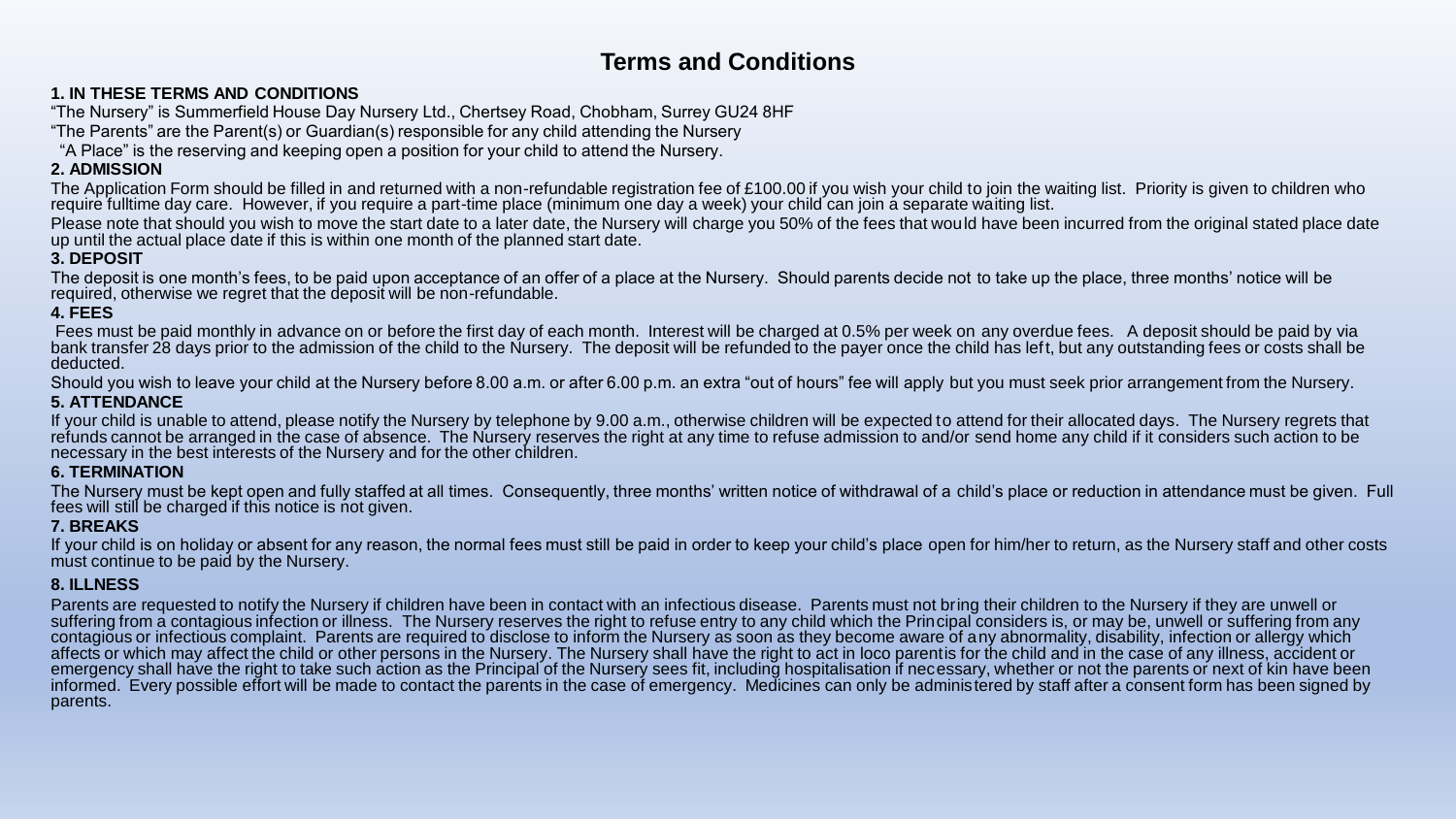### **Terms and Conditions**

#### **9. CHANGE OF ADDRESS**

Parents are asked to inform the nursery straight away of any change of address or telephone number, either at work or at home, including emergency numbers.

#### **10. COLLECTION OF CHILDREN**

Please ensure that you inform the nursery staff if anyone other than yourself will be collecting your child/ren from the Nursery. If possible, make that person known to us beforehand and create a password for security.

#### **11. PARKING**

Use either the car park at the front of the nursery or the car park next to Pre-school. Parking on the grass verge or on the road is not permitted.

#### **12. LOSS AND DAMAGE**

The nursery cannot take responsibility for loss of, or damage to, property or clothing. Children should be dressed in hardwearing, washable clothing which can stand up to Nursery activities. Children should not bring money or expensive toys to the nursery.

#### **13. BELONGINGS**

Each child should keep at nursery the following items which should all be clearly marked with the child's name: A complete change of clothes, Wellington Boots, Nappies and cream if necessary, formula milk if applicable, Suitable outdoor clothing (sun hats and sun cream for the sunny days and a warm coat, hats and gloves for the colder days)

#### **14. PHOTOGRAPHY**

The nursery has iPads and digital cameras to take photographs of your child to support their learning and our developmental records. The photographs are used exclusively for nursery.

#### **15**. **EYFS**

The staff will be keeping records on your child according to the statutory Early Years Foundation Stage framework. These records are available for you to see and they will be passed on to your child's Infant school.

#### **16. SUMMERFIELD EMPLOYEES**

In the event that any employee of the Nursery with whom the Parent has had personal dealings accepts an engagement, employment or provides services with the Parent, directly or indirectly, within 3 months of leaving the Nursery's employment, the Parent shall be liable to pay an introduction fee to the Nursery of 12.5% of the gross salary remuneration payable to the Employee. However, casual babysitting does not incur a fee.

#### **17. PROSPECTUS**

The prospectus shall not be construed as containing any representation of fact upon which reliance is made under the Misrepresentation Act 1967. Any statements in the prospectus are intended to be a statement of opinion made in good faith and believed to be true but must not be regarded as representations on the basis on which children are entered for the nursery.

I ACCEPT THE ABOVE TERMS AND CONDITIONS. I ALSO ENCLOSE A COPY OF THE CHILD'S BIRTH CERTIFICATE OR PASSPORT.

| <b>SIGNF</b> | םר<br><b>NAML</b><br><b>TINH</b> |  |
|--------------|----------------------------------|--|
|--------------|----------------------------------|--|

SIGNED …………………………………………………… DATE ……………………………………………………………….

MRS. KATE DAVIES (PRINCIPAL)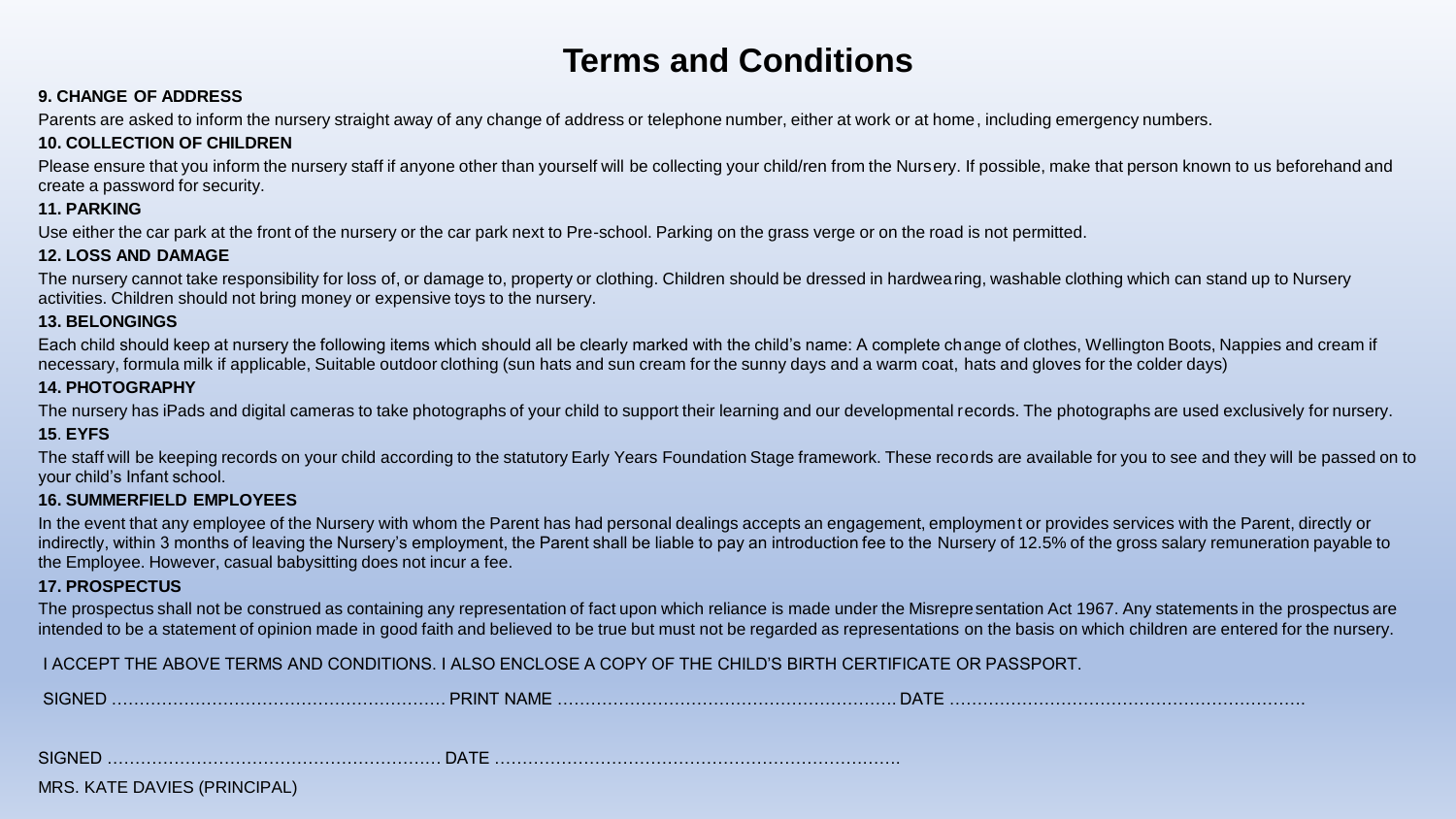### **Application Form**

| DATE OF BIRTH:<br><b>GENDER:</b><br>POSITION IN FAMILY:<br>PARENT/GUARDIAN(S) NAME:<br>WHO HAS PARENTAL RESPONSIBILITY?<br>WHO DOES THE CHILD LIVE WITH?<br>WHO HAS LEGAL ACCESS?<br>NATIONALITY:<br>LANGUAGE(S) SPOKEN AT HOME:<br><b>RELIGION:</b><br><b>FESTIVALS CELEBRATED:</b><br>HOME ADDRESS AND POSTCODE:<br><b>HOME TELEPHONE NUMBER:</b><br><b>MOTHER'S OCCUPATION:</b><br><b>WORK ADDRESS:</b><br><b>WORK PHONE NUMBER:</b><br><b>MOBILE NUMBER:</b><br><b>EMAIL ADDRESS:</b><br><b>FATHER'S OCCUPATION:</b><br><b>WORK ADDRESS:</b><br><b>WORK PHONE NUMBER:</b><br><b>MOBILE NUMBER:</b><br><b>EMAIL ADDRESS:</b><br>ALTERNATIVE PERSON TO NOTIFY INCASE OF EMERGENCY: |
|--------------------------------------------------------------------------------------------------------------------------------------------------------------------------------------------------------------------------------------------------------------------------------------------------------------------------------------------------------------------------------------------------------------------------------------------------------------------------------------------------------------------------------------------------------------------------------------------------------------------------------------------------------------------------------------|
|                                                                                                                                                                                                                                                                                                                                                                                                                                                                                                                                                                                                                                                                                      |
|                                                                                                                                                                                                                                                                                                                                                                                                                                                                                                                                                                                                                                                                                      |
|                                                                                                                                                                                                                                                                                                                                                                                                                                                                                                                                                                                                                                                                                      |
|                                                                                                                                                                                                                                                                                                                                                                                                                                                                                                                                                                                                                                                                                      |
|                                                                                                                                                                                                                                                                                                                                                                                                                                                                                                                                                                                                                                                                                      |
|                                                                                                                                                                                                                                                                                                                                                                                                                                                                                                                                                                                                                                                                                      |
|                                                                                                                                                                                                                                                                                                                                                                                                                                                                                                                                                                                                                                                                                      |
|                                                                                                                                                                                                                                                                                                                                                                                                                                                                                                                                                                                                                                                                                      |
|                                                                                                                                                                                                                                                                                                                                                                                                                                                                                                                                                                                                                                                                                      |
|                                                                                                                                                                                                                                                                                                                                                                                                                                                                                                                                                                                                                                                                                      |
|                                                                                                                                                                                                                                                                                                                                                                                                                                                                                                                                                                                                                                                                                      |
|                                                                                                                                                                                                                                                                                                                                                                                                                                                                                                                                                                                                                                                                                      |
|                                                                                                                                                                                                                                                                                                                                                                                                                                                                                                                                                                                                                                                                                      |
|                                                                                                                                                                                                                                                                                                                                                                                                                                                                                                                                                                                                                                                                                      |
|                                                                                                                                                                                                                                                                                                                                                                                                                                                                                                                                                                                                                                                                                      |
|                                                                                                                                                                                                                                                                                                                                                                                                                                                                                                                                                                                                                                                                                      |
|                                                                                                                                                                                                                                                                                                                                                                                                                                                                                                                                                                                                                                                                                      |
|                                                                                                                                                                                                                                                                                                                                                                                                                                                                                                                                                                                                                                                                                      |
|                                                                                                                                                                                                                                                                                                                                                                                                                                                                                                                                                                                                                                                                                      |
|                                                                                                                                                                                                                                                                                                                                                                                                                                                                                                                                                                                                                                                                                      |
|                                                                                                                                                                                                                                                                                                                                                                                                                                                                                                                                                                                                                                                                                      |
|                                                                                                                                                                                                                                                                                                                                                                                                                                                                                                                                                                                                                                                                                      |
| NAME:<br><b>RELATIONSHIP TO YOUR CHILD:</b>                                                                                                                                                                                                                                                                                                                                                                                                                                                                                                                                                                                                                                          |
|                                                                                                                                                                                                                                                                                                                                                                                                                                                                                                                                                                                                                                                                                      |
|                                                                                                                                                                                                                                                                                                                                                                                                                                                                                                                                                                                                                                                                                      |
| <b>ADDRESS:</b>                                                                                                                                                                                                                                                                                                                                                                                                                                                                                                                                                                                                                                                                      |
| MOBILE:<br><b>LANDLINE NUMBER:</b>                                                                                                                                                                                                                                                                                                                                                                                                                                                                                                                                                                                                                                                   |
| FAMILY DOCTOR - NAME - ADDRESS -                                                                                                                                                                                                                                                                                                                                                                                                                                                                                                                                                                                                                                                     |
|                                                                                                                                                                                                                                                                                                                                                                                                                                                                                                                                                                                                                                                                                      |
| PHONE NUMBER:                                                                                                                                                                                                                                                                                                                                                                                                                                                                                                                                                                                                                                                                        |
| <b>HEALTH VISITOR:</b>                                                                                                                                                                                                                                                                                                                                                                                                                                                                                                                                                                                                                                                               |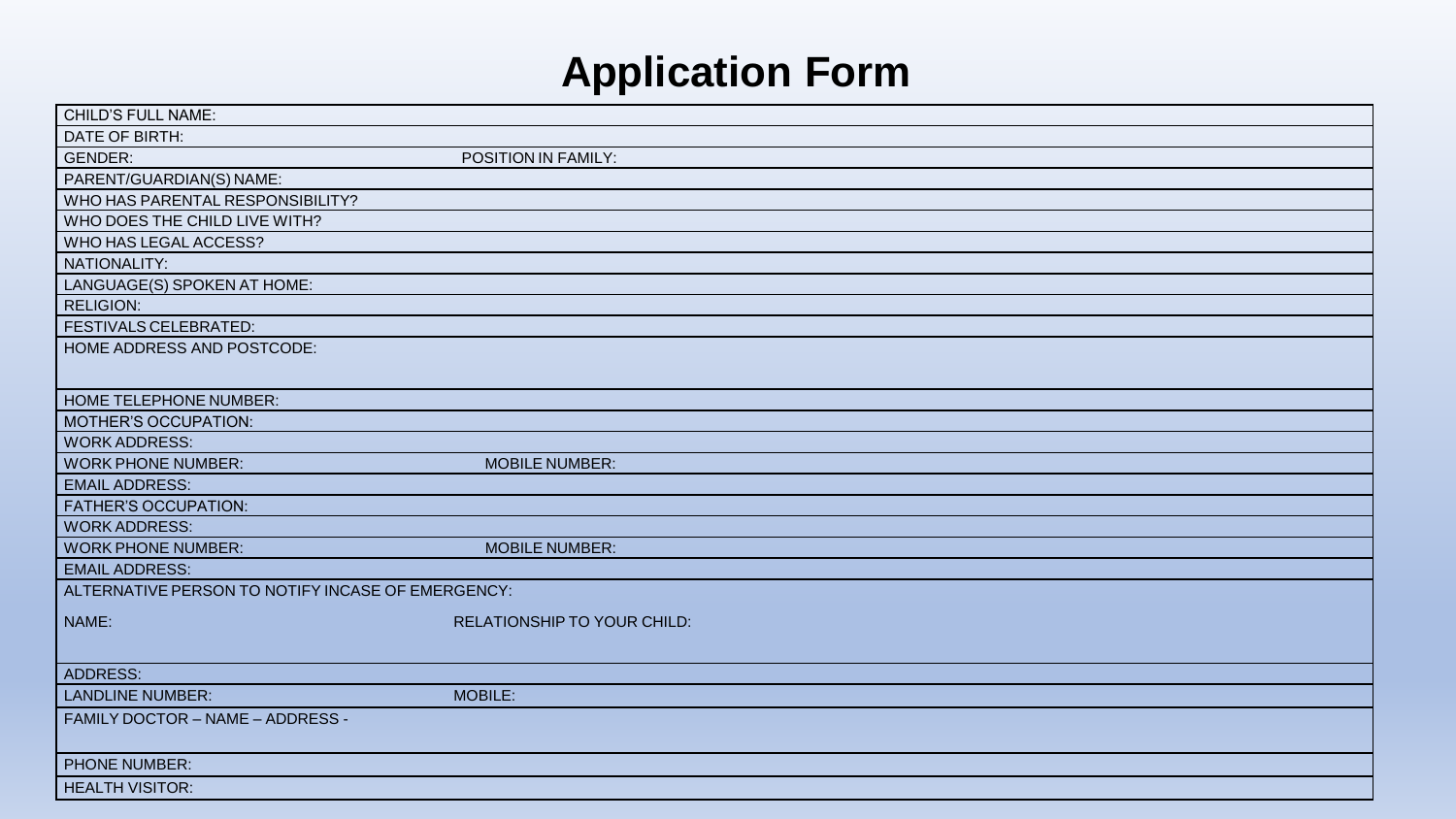| <b>Application Form continued</b>                                                                                                                                                                                                                                                 |
|-----------------------------------------------------------------------------------------------------------------------------------------------------------------------------------------------------------------------------------------------------------------------------------|
| HAS YOUR CHILD BEEN IMMUNISED AGAINST THE FOLLOWING? (PLEASE $\sqrt{}$ )<br>TETANUS <b>DIPTHERIA D</b> POLIO D HIB D MENINGITIS C D MMR D WHOOPING COUGH D MEN B D<br>5 IN ONE VACCINES (3 DOSES) 2 MONTHS [ 3 MONTHS [ 4 MONTHS [ PHEUMOCOCCAL (PVC) [ ROTAVIRUS [ INFLUENZA [ ] |
| DOES YOUR CHILD SUFFER FROM AN ALLERGY OR CHRONIC CONDITION?<br>YES NO                                                                                                                                                                                                            |
| IS THERE ANY FOOD OR DRINK THAT YOUR CHILD MUST NOT CONSUME?                                                                                                                                                                                                                      |
| DOES YOUR CHILD HAVE ANY SPECIAL EDUCATIONAL NEEDS OR DISABILITY?<br>NO <sub>□</sub><br>YES □<br><b>PLEASE SPECIFY</b>                                                                                                                                                            |
| IS YOUR CHILD ON ANY REGULAR MEDICATION?<br>YES D NOD                                                                                                                                                                                                                             |
| PLEASE GIVE DETAILS OF OTHER CHILDREN IN THE FAMILY:<br>CHILD 1<br>CHILD <sub>2</sub><br>CHILD <sub>3</sub><br>CHILD <sub>4</sub><br>NAME:<br><b>GENDER:</b><br>AGE:                                                                                                              |
| WHEN DO YOU REQUIRE A PLACE AT THE NURSERY?                                                                                                                                                                                                                                       |
| DO YOU REQUIRE A FULL TIME PLACE?<br>YES <sub>□</sub><br>NO <sub>□</sub>                                                                                                                                                                                                          |
| IF YOU REQUIRE A PART TIME PLACE PLEASE STATE WHICH DAYS:                                                                                                                                                                                                                         |
| DO YOU GIVE PERMISSION TO SHARE INFORMATION WITH THE CHILDREN'S CENTRE AND OTHER PROFESSIONALS? YES O<br>$NO \square$ (This may include health,<br>School, EP's and Surrey CC)                                                                                                    |